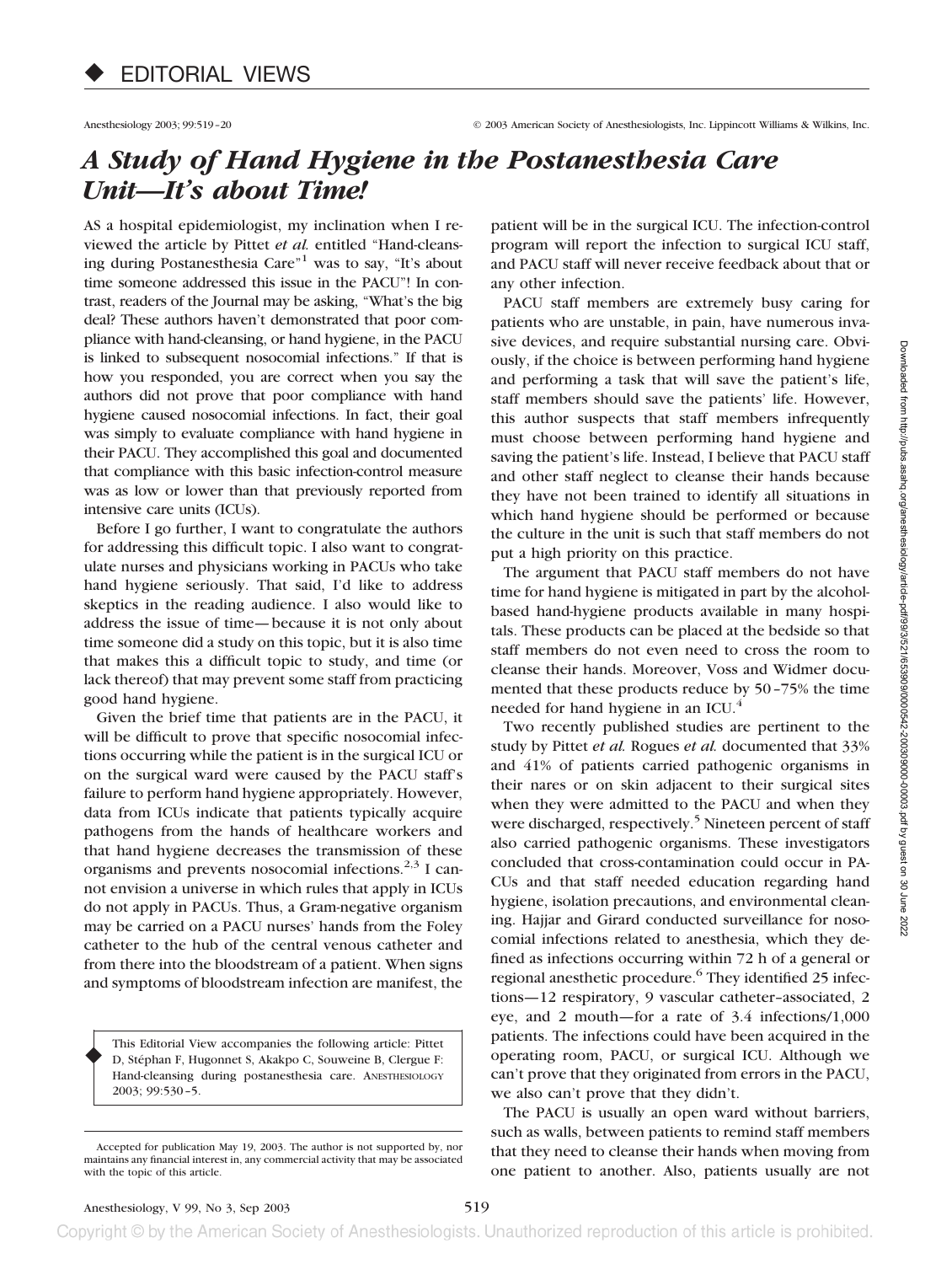alert enough to ask their caregivers whether they have cleansed their hands. In addition, numerous articles have outlined the infectious hazards that PACU staff encounter in their routine work.<sup>7</sup> Hand hygiene and other basic infection-control precautions protect not only patients but also healthcare workers. Thus, it would behoove PACU staff to understand the risks they face and to use infection-control precautions to prevent exposures. The old adage, an ounce of prevention is worth a pound of cure, applies in this setting. Infection-control staff members are often amazed when healthcare workers who have been exposed to infectious agents reply "I didn't have time" when they are asked why they did not put on personal protective equipment. Yet they have time to demand prophylaxis after the exposure.

It is time that anesthesia and PACU staff members both physicians and nurses–view themselves as links in the infection-control chain. A chain is only as strong as its weakest link. PACU staff members do not want to be the weakest link in the infection-control chain, but their compliance with hand hygiene places them in this position. To upgrade the strength of their link, PACU staff members must change the culture of their units such that good hand hygiene is considered an essential part of the job. Physicians, in particular, must become good examples. A recent study in Germany found that 70% of healthcare workers attending an infection-control meeting thought that physicians and other supervisory staff were poor role models.<sup>8</sup> Infection-control specialists may be able to suggest changes that improve practice, but they cannot design the best solutions because they do not work in PACUs. PACU staff, who know how the work is done and know the limitations of staffing, space, and time, are the only ones who can develop effective

strategies. In addition, administrators must provide adequate staffing levels and training. The latter are important not only to improve infection control but also to maintain or improve the overall quality of care and to provide a safe work environment for staff.

Pittet and colleagues have laid down the gauntlet to PACU staff and to hospital administrators. It remains to be seen whether those staff and administrators will pick it up, own the problem, and find creative solutions, or whether they will refuse to acknowledge their place in the great chain of infection control.

**Loreen A. Herwaldt, M.D.** University of Iowa Carver College of Medicine and the University of Iowa Hospitals and Clinics. loreenherwaldt@uiowa.edu

#### **References**

1. Pittet D, Stephan F, Hugonnet S, Akakpo C, Souweine B, Clergue F: Handcleansing during postanesthesia care. ANESTHESIOLOGY 2003; 99:530–5

2. Widmer AF, Wenzel RP, Trilla A, Bale MJ, Jones RN, Doebbeling BN: Outbreak of *Pseudomonas aeruginosa* infections in a surgical intensive care unit: Probable transmission via hands of a health care worker. Clin Infect Dis 1993; 16:372–6

3. Doebbeling BN, Stanley GL, Sheetz CT, Pfaller MA, Houston AK, Annis L, Li N, Wenzel RP: Comparative efficacy of alternative hand-washing agents in reducing nosocomial infections in intensive care units. N Engl J Med 1992; 327:88–93

4. Voss A, Widmer AF: No time for handwashing!? Handwashing versus alcoholic rub: Can we afford 100% compliance? Infect Control Hosp Epidemiol 1997;18:205–8

5. Rogues AM, Forestier JF, Valentin ML, Vothi T, Marie S, Texier-Maugein J, Boulestreau H, Gachie JP, Janvier G: Le sejour en salle de surveillance postinterventionnelle peut-il etre a l'origine de transmissions croisees [Is length of stay in the recovery room a risk factor for cross infections]? Ann Fr Anesth Reanim 2002; 21:643–7

6. Hajjar J, Girard R: Surveillance des infections nosocomiales liees a l'anesthesie: Etude multicentrique [Surveillance of nosocomial infections related to anesthesia: A multicenter study]. Ann Fr Anesth Reanim 2000; 19:47–53

7. McLean T: Exposures and expectations in the health care environment. Todays Surgical Nurse 1998; 20:13–9

8. Schulz-Stübner S, Hauer T: Pilotstudie zur analyse psychologischer widerstände bei der realisierung der krankenhaushygiene im klinischen alltag [Pilot study to analyze psychological factors of resistance to the implementation of infection control guidelines in daily practice]. Hyg Med 2003; 28:13–6

Copyright © by the American Society of Anesthesiologists. Unauthorized reproduction of this article is prohibited.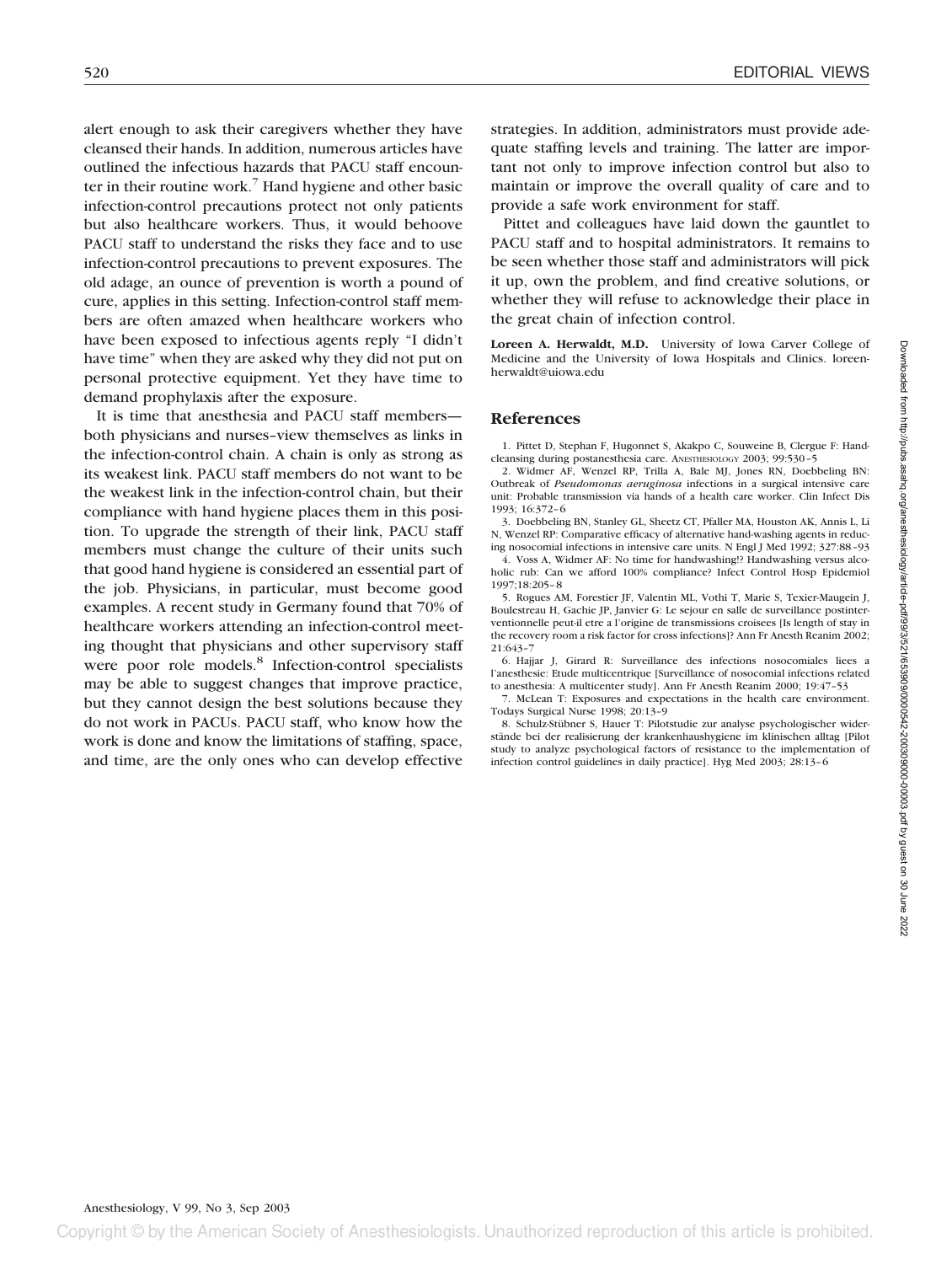# *Allergic to Anesthetics*

THE article by Mertes  $et \ al^{1}$  in this issue contributes important new knowledge to the anesthesia community on the epidemiology of perioperative anaphylactoid and anaphylactic (immunologically mediated) reactions in France. Although cutaneous reactions to drugs are common, life-threatening reactions to anesthetic drugs and adjuvants are unusual. These reactions occur approximately once in every 5,000–10,000 anesthetics. Over half of these serious reactions are immunologically mediated; the remainder are chemically mediated. Because most anesthesiologists witness only a few such reactions in a lifetime, mechanistic and epidemiologic studies such as this provide insights that can contribute directly to clinical practice. Mertes *et al.*<sup>1</sup> give clinicians new information about the prevention, recognition, and identification of these life-threatening reactions. Their observations confirm and extend those made by the Nancy group in five previous reports over the past 20  $yr.^{2-6}$ Taken as a whole, these six studies document the epidemiology of more than 4,500 life-threatening reactions during anesthesia. This report also documents emerging trends in the reactions, provides objective evidence that their etiology can be detected, and offers associations that can directly improve patient care.

Although muscle relaxants remain the primary etiologic agents of immunologically mediated reactions  $(58.2\%, \n\pi = 306]$ , emerging trends of relaxant use demonstrate that rocuronium  $(43.1\% \text{ [n} = 132])$  has surpassed succinylcholine (22.6%  $[n = 69]$ ) as the drug most frequently implicated in these reactions. Mertes *et al.* confirm the frequently observed clinical predominance of such reactions in female subjects, thought to be due to a common epitope relaxants share with many cosmetics.7,8 Such an explanation is consistent with the

This Editorial View accompanies the following articles: Mertes PM, Laxenaire M-C, Alla F, Groupe d-Etudes des Réactions Anaphylactoïdes Peranesthésiques: Anaphylactic and anaphylactoid reactions occurring during anesthesia in France in 1999–2000. ANESTHESIOLOGY 2003; 99:536–45; Licker M, Spiliopoulos A, Morel D, Chevalley C: Postextubation severe bronchospasm and hypotension triggered by exposure to a disinfectant spray. ANESTHESIOLOGY 2003; 99:739–41; Pirat P, Lopez S, Motais F, Bonnet M-C, Capdevila X: Latex anaphylaxis following tourniquet release during total knee arthroplasty. ANESTHESIOLOGY 2003; 99:741–3; Oswald A-M, Joly L-M, Gury C, Disdet M, Leduc V, Kanny G: Fatal intraoperative anaphylaxis related to aprotinin after local application of fibrin glue. AN-ESTHESIOLOGY 2003; 99:000–00.

Anesthesiology 2003; 99:521-3 © 2003 American Society of Anesthesiologists, Inc. Lippincott Williams & Wilkins, Inc.

observation that many patients manifest an allergic reaction to muscle relaxants on first exposure. Their data also remind us that drugs that do not elicit the chemical release of histamine can and do cause allergic reactions. Latex is the second most frequent cause  $(16.7\%$  [n = 79]) of reactions, but this has not increased significantly since the last survey. Perhaps because of the growing recognition by clinicians and preoperative screening for patients at risk for this syndrome by the radioallergosorbent test and other methods, the twentyfold increase in latex allergy in the early 1990s seems to have stabilized. As the third most common cause (15%), reactions to antibiotics have increased eightfold since 1989. The etiology of this relative and absolute increase in reactions to antibiotics is unclear, but it may be due to a more widespread use of antibiotics in the community. Reports of reactions to opiates and local anesthetics still remain uncommon, despite their frequent identification as allergens by patients. Given the trend toward polypharmacy and the complexity of the surgical setting, it often takes considerable detective work to identify the responsible agent. In a recently reported case, the aprotinin in fibrin glue was implicated as the cause of a fatal anaphylactic reaction.<sup>9</sup> In other instances, an allergy to latex was apparent only after deflation of the tourniquet or as a component of disinfectant sprays used to sterilize anesthesia and surgical equipment.<sup>10,11</sup> However, that so few cases in this series remain without etiology suggests that the tools for a thorough investigation do exist.

The second contribution of the article by Mertes *et al.* is that it shows clinicians how best to identify the agents responsible for these reactions. Few anesthesiologists or allergists have experience with the methodology for skin testing described in detail by the authors. Further, because of the rapid catabolism of histamine and the technical difficulty in sample acquisition and measurement, histamine levels remain mostly a research rather than clinical tool. However, tryptase levels were significantly elevated in only 10.7% of chemically mediated reactions but in nearly two thirds of immune reactions, which gives clinicians a very practical tool for distinguishing between the two types of reactions. The use of tryptase to distinguish between chemical and immune reactions has been the source of debate in previous articles in ANESTHESIOLOGY. *In vitro* studies have suggested a generalized co-release of tryptase by high doses of chemicalreleasing agents such as vancomycin.<sup>12</sup> However, in a clinical study of rapid administration of vancomycin, chemically mediated reactions did not cause tryptase release, although histamine levels increased fortyfold.<sup>13</sup> An Australian epidemiologic study suggested that the presence of an increased tryptase level highly favored an

♦

Accepted for publication May 9, 2003. The author is not supported by, nor maintains any financial interest in, any commercial activity that may be associated with the topic of this article.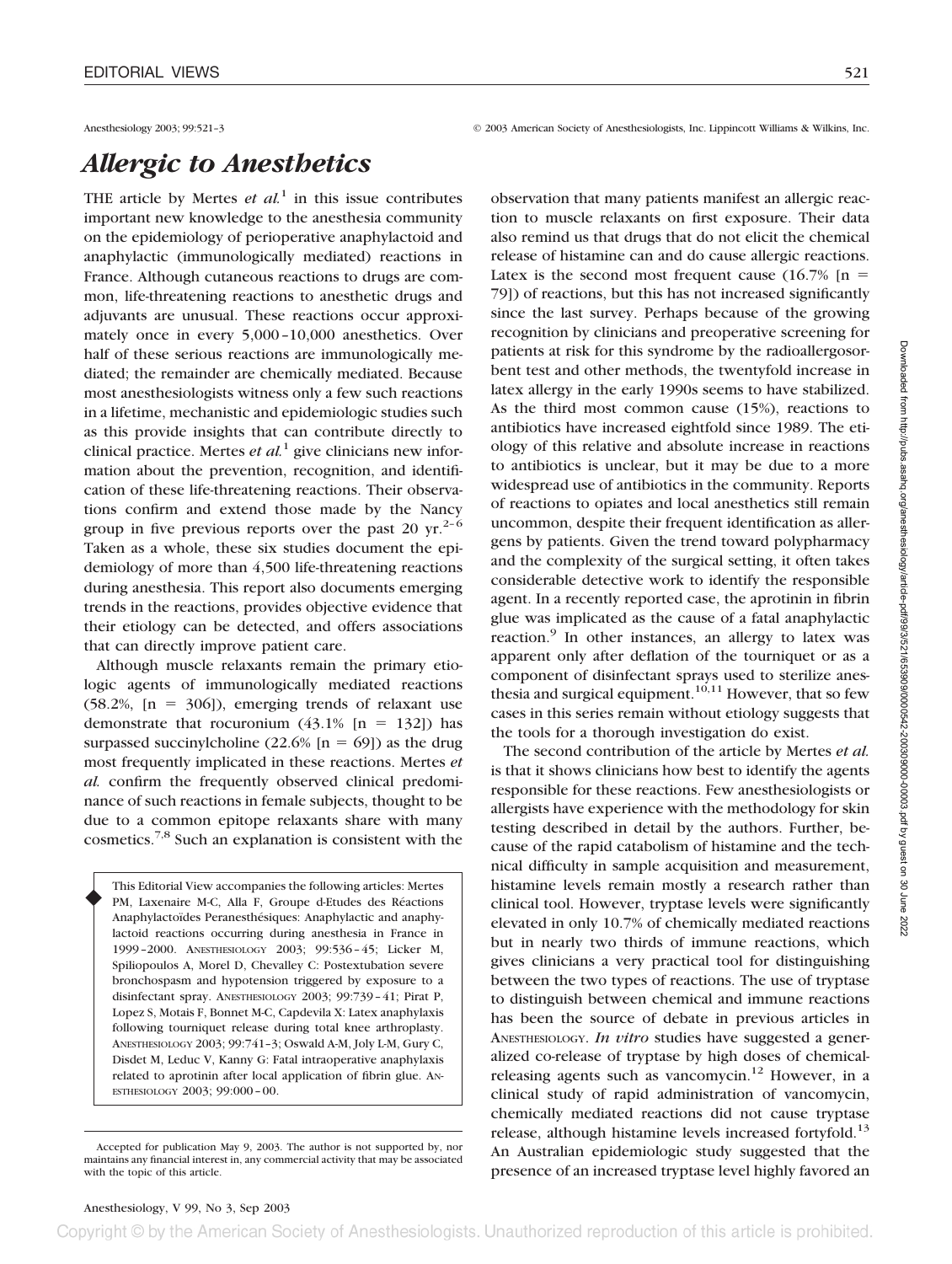immunologic mechanism. $14$  The present study settles the issue. It demonstrates a positive predictive value of 92.6% and a negative predictive value of 54.6% for tryptase as an indication of an immunologically mediated event. Therefore, the presence of a normal level does not exclude an immunologic reaction; markedly elevated tryptase levels are not found in almost a third of anaphylactic cases. However, a significantly elevated tryptase level ( $> 25 \mu g/l$ ) strongly suggests an allergic mechanism. Although the authors appropriately caution that the diagnosis of anaphylaxis should not rely on a single test, the high positive predictive value of tryptase makes it important both medicolegally and for subsequent patient management. As a practical matter, because tryptase (a large tetrameric enzyme co-released with histamine) has a halflife of several hours and is unusually stable even at room temperature, it is possible to harvest samples during or even after urgent clinical situations.15 A small number of surgical patients will have marginally elevated tryptase levels, so it is highly desirable for clinicians to collect serial samples over several hours.<sup>16</sup>

Another important observation is that although it may not be possible to distinguish between anaphylactic and anaphylactoid reactions in individual patients, cardiovascular and pulmonary events are more common in immunologically mediated reactions, and cutaneous manifestations are more common in chemically mediated reactions. Thus it is not surprising that immunologically mediated reactions were identified as more severe, although death from intraoperative latex anaphylaxis remains a rare event.

The current study also provides specific guidance for clinicians in managing atopic patients. Virtually one third of the patients seen in our preoperative clinic present with some history of hay fever, rhinitis, asthma, or food or drug allergy. Clinicians have long worried whether such patients are more likely to have an anaphylactic or anaphylactoid reaction during anesthesia. Such a correlation holds true for latex allergy. A history of generalized atopy or specific allergy to certain fruits (*e.g.,* kiwi, avocado, figs) are both recognized as significant risk factors for latex reactions. However, other than for latex, a generalized history of allergy seems to be of little consequence in predisposing to anaphylactic and anaphylactoid reactions to anesthetics. Although this finding was expected,17–19 Mertes *et al.* furnish objective evidence that a history of generalized allergy need not preclude anesthetic choices. Specifically, clinicians should not be concerned about giving a histamine-releasing drug, such as morphine, to a patient with a generalized history of allergy. On the other hand, because there is significant cross-reactivity (as high as 80%) between anesthetic agents (*e.g.*, relaxants), a patient history of specific allergy to anesthetics *is* a cause for concern. These patients merit a more thorough preoperative evaluation and possible referral to a clinical allergist for skin

testing. In urgent circumstances, using an alternate anesthetic technique (*e.g.,* regional anesthesia, avoidance of relaxants) may be the best clinical option. Although pretreatment with H1 or H2 antagonists will markedly attenuate chemically mediated reactions<sup>13</sup> and may even reduce the severity of immunologically mediated reactions,<sup>20</sup> this strategy is not a substitute for a comprehensive evaluation and anesthetic plan.

Mertes *et al.* have done a great service to anesthesiologists and patients by continuing their survey and by careful analysis of the resultant data. Although life-threatening anaphylactic and anaphylactoid reactions are infrequent, they do contribute to patient morbidity and mortality. However, in many instances "allergy to anesthesia" is used as an explanation for poor outcome. In the interest of patient safety, it is important that clinicians identify those patients in whom allergy is the real cause of the event and determine which agents are responsible. The anesthesia community has done well with several other challenges to practice (*e.g.,* malignant hyperthermia, the difficult airway). It is hoped that this and other such studies will afford the basis for continued practice improvements.

**Jonathan Moss, M.D., Ph.D.** The University of Chicago Hospitals. jm47@airway.uchicago.edu

### **References**

1. Mertes PM, Laxenaire M-C, Alla F, Groupe d'Etudes des Réactions Anaphylactoïdes Peranesthésiques: Anaphylactic and anaphylactoid reactions occurring during anesthesia in France in 1999–2000. ANESTHESIOLOGY 2003; 99:536–45

2. Laxenaire MC: Drugs and other agents involved in anaphylactic shock occurring during anesthesia: A French multicenter epidemiological inquiry. Ann Fr Anesth Reanim 1993; 12:91–6

3. Laxenaire MC: Epidémiologie des réactions anaphylactoïdes peranesthésiques: Quatriéme enquéte multicentrique (juillet 1994–décembre 1996). Ann Fr Anesth Reanim 1999; 18:796–809

4. Laxenaire MC, Mertes PM, Groupe d'Etudes des Réactions Anaphylactoïdes Peranesthésiques: Anaphylaxis during anaesthesia: Results of a two-year survey in France. Br J Anaesth 2001; 87:549–58

5. Laxenaire MC, Moneret-Vautrin DA, Widmer S, Mouton C, Guéant JL: Substances anesthésiques responsables de chocs anaphylactiques: Enquête multicentrique francaise. Ann Fr Anesth Reamin 1990; 9:501–6

6. Laxenaire MC, Groupe d'Etudes des Réactions Anaphylactoïdes Peranesthésiques: Substances responsables des chocs anaphylactiques peranesthésiques: Troisiéme enquête multicentrique francaise (1992–1994). Ann Fr Anesth Reamin 1996; 15:1211–8

7. Baldo BA, Fisher MM: Substituted ammonium ions as allergenic determinants in drug allergy. Nature 1983; 306:262–4

8. Baldo BA, Harle DG, Fisher MM: In vitro diagnosis and studies on the mechanism(s) of anaphylactoid reactions to muscle relaxant drugs. Ann Fr Anesth Reanim 1985; 4:139–45

9. Oswald A-M, Joly L-M, Gury C, Disdet M, Leduc V, Kanny G: Fatal intraoperative anaphylaxis related to aprotinin after local application of fibrin glue. ANESTHESIOLOGY 2003; 99:762–3

10. Pirat P, Lopez S, Motais F, Bonnet M-C, Capdevila X: Latex anaphylaxis following tourniquet release during total knee arthroplasty. ANESTHESIOLOGY 2003; 99:741–3

11. Licker M, Spiliopoulos A, Morel D, Chevalley C: Post-extubation severe bronchospasm and hypotension triggered by exposure to a disinfectant spray. ANESTHESIOLOGY 2003; 99:739–41

12. Veien M, Szlam F, Holden JT, Yamaguchi K, Denson DD, Levy JH: Mechanisms of nonimmunological histamine and tryptase release from human cutaneous mast cells. ANESTHESIOLOGY 2000; 92:1074–81

#### Anesthesiology, V 99, No 3, Sep 2003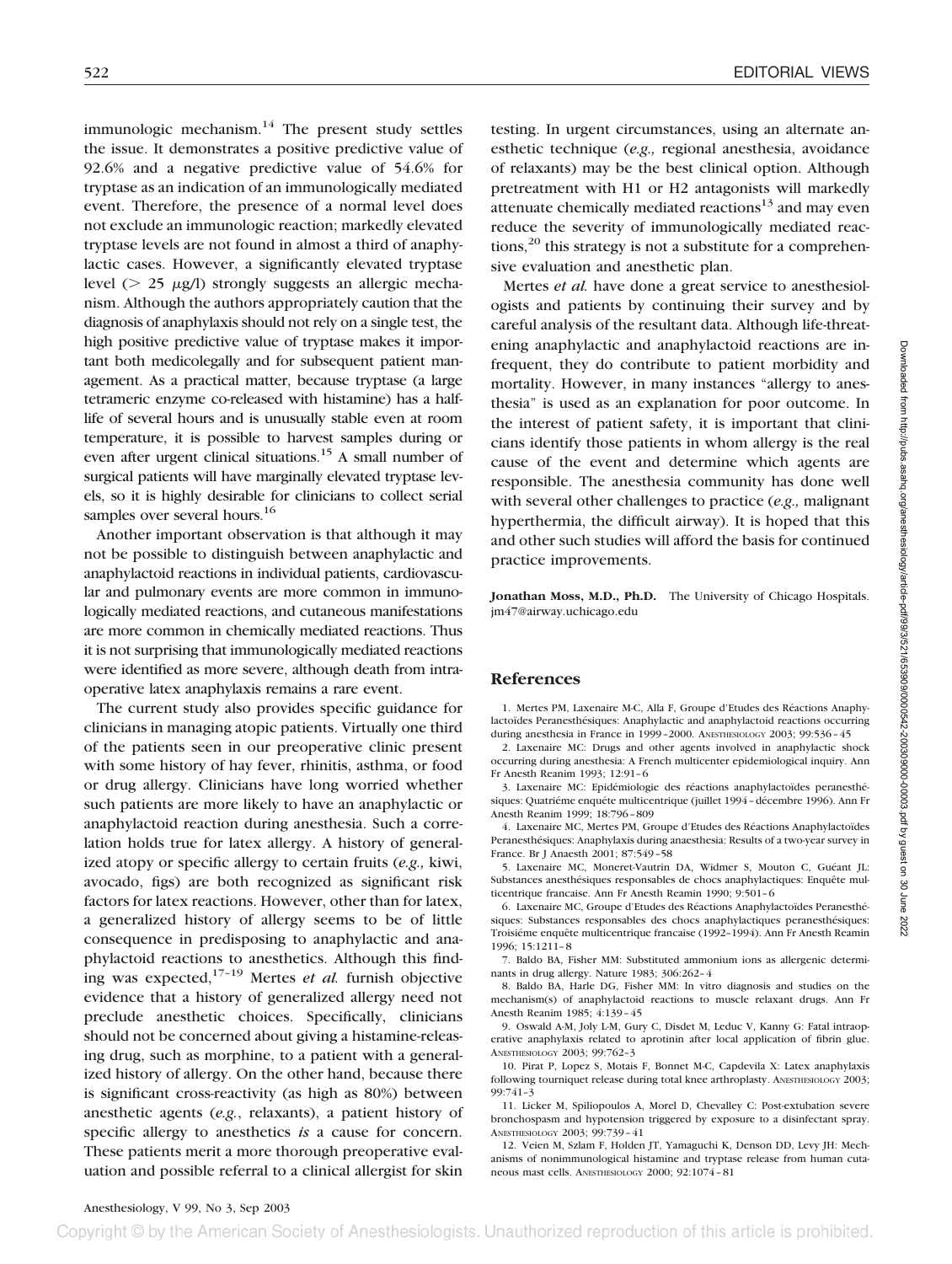13. Renz CL, Laroche D, Thurn JD, Finn HA, Lynch JP, Thisted R, Moss J: Tryptase levels are not increased during vancomycin-induced anaphylactoid reactions. ANESTHESIOLOGY 1998; 89:620–5

14. Fisher MM, Baldo BA: Mast cell tryptase in anaesthetic anaphylactoid reactions. Br J Anaesth 1998; 80:26–9

15. Laroche D, Vergnaud MC, Sillard B, Soufarapis H, Bricard H: Biochemical markers of anaphylactoid reactions to drugs: Comparison of plasma histamine and tryptase. ANESTHESIOLOGY 1991; 75:945–9

16. Lynch JP, Renz CL, Laroche D, Moss J: Value of baseline tryptase levels in assessing tryptase release. Inflamm Res 2000; 49(suppl): S23–4

17. Moss J: Are histamine-releasing drugs really contraindicated in patients with a known allergy to drugs? ANESTHESIOLOGY 1993; 79:623–4

18. Mertes PM, Laxenaire MC: Allergic reactions occurring during anaestheisa. Eur J Anaesthesiol 2002; 19:240–62

19. Fisher MM, Baldo BA: The incidence and clinical features of anaphylactic reactions during anaesthesia in Australia. Ann Fr Anesth Reanim 1993; 12:97– 104

20. Moss J, Roizen MF, Nordby EJ, Thisted R, Apfelbaum JL, Schreider B, McDermott DJ: Decreased incidence and mortality of anaphylaxis to chymopapain. Anesth Analg 1985; 64:1197–201 VIEWS

Anesthesiology 2003; 99:523–5 © 2003 American Society of Anesthesiologists, Inc. Lippincott Williams & Wilkins, Inc.

## *Thoracic Epidural Anesthesia*

### *More than Just Anesthesia/Analgesia*

SPLANCHNIC hypoperfusion following low systemic perfusion due to trauma, hemorrhage, or circulatory shock is thought to form part of the host response to these types of injury. At the level of the microcirculation, hypoperfusion may result either from redirection of blood flow away from the splanchnic organs, mediated by increased sympathetic activity, or from impaired blood flow distribution within the microvascular networks. Because splanchnic hypoperfusion is considered to be important in the development of increased mucosal permeability, endotoxemia, and organ failure, the adequacy of gastrointestinal perfusion has become a major concern in high-risk surgical and critically ill patients.<sup>1</sup> The importance of this concept is further emphasized by the observation that gastrointestinal hypoperfusion is also associated with increased mortality rates in such patients. $2,3$ 

In the current issue of ANESTHESIOLOGY, Adolphs *et al.* report the results of a carefully conducted experimental study on the effects of thoracic epidural block on gut microvascular blood flow in a hemorrhage model in rats.<sup>4</sup> The authors clearly demonstrate that thoracic epidural anesthesia (TEA) protected the gut from decreased microvascular perfusion and from increased leukocyte– endothelium interaction associated with insults due to hemorrhage/retransfusion. With regard to the effect of TEA on microvascular perfusion, most of the benefit was observed in the muscularis layer. Because sympathetic nerve fibers were detected in all layers of the gut except the mucosa, the authors argue that the favorable effects

This Editorial View accompanies the following article: Adolphs J, Schmidt DK, Mousa SA, Kamin B, Korsukewitz I, Habazettl H, Schäfer M, Welte M: Thoracic epidural anesthesia attenuates hemorrhage-induced impairment of intestinal perfusion in rats. ANESTHESIOLOGY 2003; 99:685–92.

Downloaded from http://pubs.asahq.org/anesiology/article-pdf/99/3787/653909/0000542-20030900000003.pdf by guest on 30 June 2022 Downloaded from http://pubs.asahq.org/anesthesiology/article-pdf/99/3/521/653909/0000542-200309000-00003.pdf by guest on 30 June 2022

of TEA on the microvascular perfusion of the muscularis layer must be explained primarily by the effects of the sympathetic block.

One important issue in the effect of TEA on splanchnic perfusion is the location of the epidural block. A complete sympathetic block in the splanchnic region is achieved only if the spread of the local anesthetic includes the thoracic sympathetic nerve fibers, which extend from T5 to T10. On the other hand, the epidural blockade of lumbar segments results in increased sympathetic activity in the splanchnic nerves due to a baroreceptor drive.<sup>5</sup>

Others have performed studies in the area. Ai *et al.* measured intramucosal pH in the ileum of rabbits to determine the effects of TEA (catheter tip at T8–10) during progressive hypoxia to an inspired oxygen fraction of  $0.1<sup>6</sup>$  In their study, TEA slowed the progression of intestinal ischemia during hypoxia and conferred protection against an increase in portal endotoxin concentrations. Meissner *et al.* studied the effects of high thoracic epidural block (T1–5) on splanchnic blood flows using the microsphere technique in dogs. $\frac{7}{1}$  The thoracic block did not alter blood flow to the splanchnic organs in the study, but the splanchnic sympathetic nerves were not included in the epidural block. In another study, by Sielenkämper *et al.*, intravital microscopy was used to measure gut mucosal blood flow in the ileum of rats during TEA (catheter tip at  $T7-9$ ).<sup>8</sup> It was found that TEA increased mucosal blood flow and reduced irregular flow patterns such as stop-and-go flow in the capillary networks of the gut mucosa.

There is some supporting clinical information. In two studies, the effects of TEA in patients undergoing major abdominal surgery were determined using gastric tonometry.9,10 Both studies found that TEA prevented a decrease in intramucosal pH during surgery; however, in one study the exact location of the epidural block was not given.9 Mallinder *et al.* studied the effect of TEA (block T5–T11) on gastrointestinal blood flow in patients undergoing colorectal surgery.<sup>11</sup> These authors

♦

Accepted for publication May 7, 2003. The authors are not supported by, nor maintain any financial interest in, any commercial activity that may be associated with the topic of this article.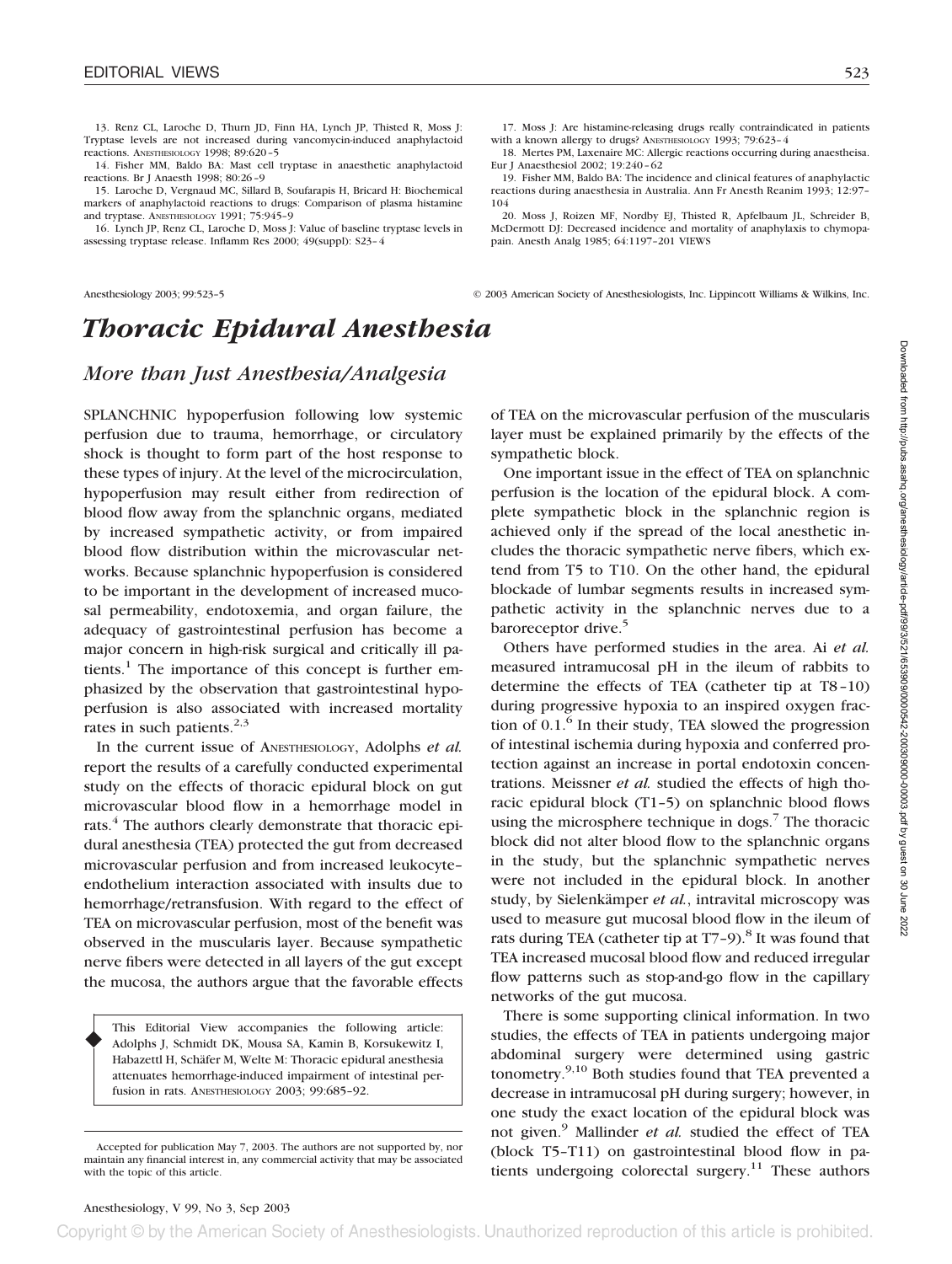observed no beneficial effect of TEA on mucosal  $P_{CO_2}$ , intramucosal pH, or the  $P_{CO_2}$  gap. However, at all times, and independently of the type of anesthesia, parameters for mucosal perfusion were all within normal levels in most of the patients, thus suggesting that no mucosal hypoperfusion was present. $11$  Two other studies reported the effects of epidural anesthesia on intramucosal gastric pH during aortic reconstruction surgery.<sup>12,13</sup> No beneficial effects of epidural anesthesia on intramucosal gastric pH were observed, but measurements were performed in the stomach, whereas the epidural catheters were placed at L3-4 and T9-10, respectively. Therefore, it seems that in these two studies the epidural block did not necessarily include the upper splanchnic organs in which the effect of the intervention was measured.<sup>12,13</sup>

In all of the experimental and clinical studies mentioned above, investigators who reported evidence of improved gastrointestinal perfusion associated with epidural anesthesia usually performed measurements within the region of the epidural block,  $6,8,10$  whereas those who did not observe beneficial effects most likely conducted the measurements outside this area.<sup>7,12,13</sup> It therefore seems that the current literature on this topic, although limited in extent, supports the view that a beneficial effect of epidural anesthesia on splanchnic blood flow can be expected only when care is taken to block the sympathetic nerve fibers that supply the splanchnic region.

Inasmuch as TEA does not increase cardiac output, the question is whether the effects of sympathetic block on splanchnic blood flow are due to a redistribution of blood flow within the splanchnic organs, or to an effect of TEA to increase the proportion of flow directed to these organs. Adolphs *et al.* observed a preferential improvement of blood flow toward the muscularis layer in their preparation. Because the gut mucosa lacked sympathetic innervation, the authors postulate that the sympathetic block was followed by a redistribution of flow within the gut wall. $4$  However, no direct evidence for this assumption is provided. In contrast to the work of the current authors, other investigators have reported an improvement in mucosal perfusion, both in experimen $tal<sup>6,8</sup>$  and clinical<sup>9,10</sup> studies on TEA, thus arguing against a redistribution of blood flow away from the mucosa.

In an experimental study in rabbits, the epidural blockade of splanchnic sympathetic nerve fibers increased the diameter of venous capacitance vessels in the splanchnic region, whereas a lumbar epidural block was associated with reflex vasoconstriction of splanchnic vessels.<sup>14</sup> Although changes in organ blood flow were not measured in absolute values, these observations suggest that a segmental epidural block will probably result in blood flow redistribution in favor of those organs within the sympathetic block and away from regions in which reflex vasoconstriction occurs.

The possibility cannot be excluded that TEA induces

524 EDITORIAL VIEWS

quite complex hemodynamic changes—for example, by affecting the blood flow distribution both within and between organs. TEA also decreases endocrine metabolic responses and reduces the extent of sympathetic activity *via* a reduction in plasma catecholamine lev $els.<sup>15,16</sup>$  It is possible that in addition to the segmental block of sympathetic nerve fibers, the decrease in plasma catecholamine levels attenuates a stress-related distribution of flow away from the splanchnic region. In addition, as discussed by Adolphs *et al.*, the possible effects of absorbed local anesthetic must be considered.<sup>4</sup> The bottom line is that, currently, in view of the few published studies on this topic, the precise mechanisms underlying the effects of TEA on splanchnic blood flow remain unclear.

Another interesting finding of the study by the present authors is the observation that TEA prevented leukocyte–endothelium interactions caused by ischemia– reperfusion injury following hemorrhage and retransfusion. Although the possibility cannot be excluded that augmented hydrostatic forces, attributable to a higher microvascular flow rate, or antiinflammatory effects of absorbed local anesthetic, are partly responsible for the reduction in leukocyte adhesion, this finding could imply that TEA inhibited the inflammatory response to hemorrhage and retransfusion because of improved blood flow and a reduced extent of ischemia.

Other authors have reported that TEA protected against bacterial translocation when progressive hypoxia was used to establish splanchnic ischemia in rabbits.<sup>6</sup> In critically ill patients with peritonitis, epidural analgesia using bupivacaine improved gastric mucosal perfusion and gut function in comparison with a control group of patients in whom morphine was given to provide analgesia.<sup>17</sup> In view of these findings, it is tempting to postulate that TEA may not only be useful to prevent gut ischemia, but it could also be beneficial to protect against ischemia- or infection-related inflammatory responses originating from the splanchnic region. It is an open question whether TEA might be capable of being used as an added therapeutic approach to prevent the exacerbation of systemic inflammatory processes—for example, in sepsis or acute pancreatitis. In both sepsis and acute pancreatitis, gut mucosal hypoperfusion is a typical finding and is regarded as being important in the development of multiorgan failure.<sup>18,19</sup> Mesenteric vasodilation using TEA could be useful for preventing tissue injury, especially in conditions in which catecholamine therapy aggravates vasoconstriction in the splanchnic region. $20$ 

When discussing the effects of TEA on sympathetic activity, it must be emphasized that the effects of the sympathetic block are, of course, not restricted to the splanchnic region. Another important effect of TEA is the reduction of efferent sympathetic outflow to the heart—a factor claimed to be responsible for a reduction

Anesthesiology, V 99, No 3, Sep 2003